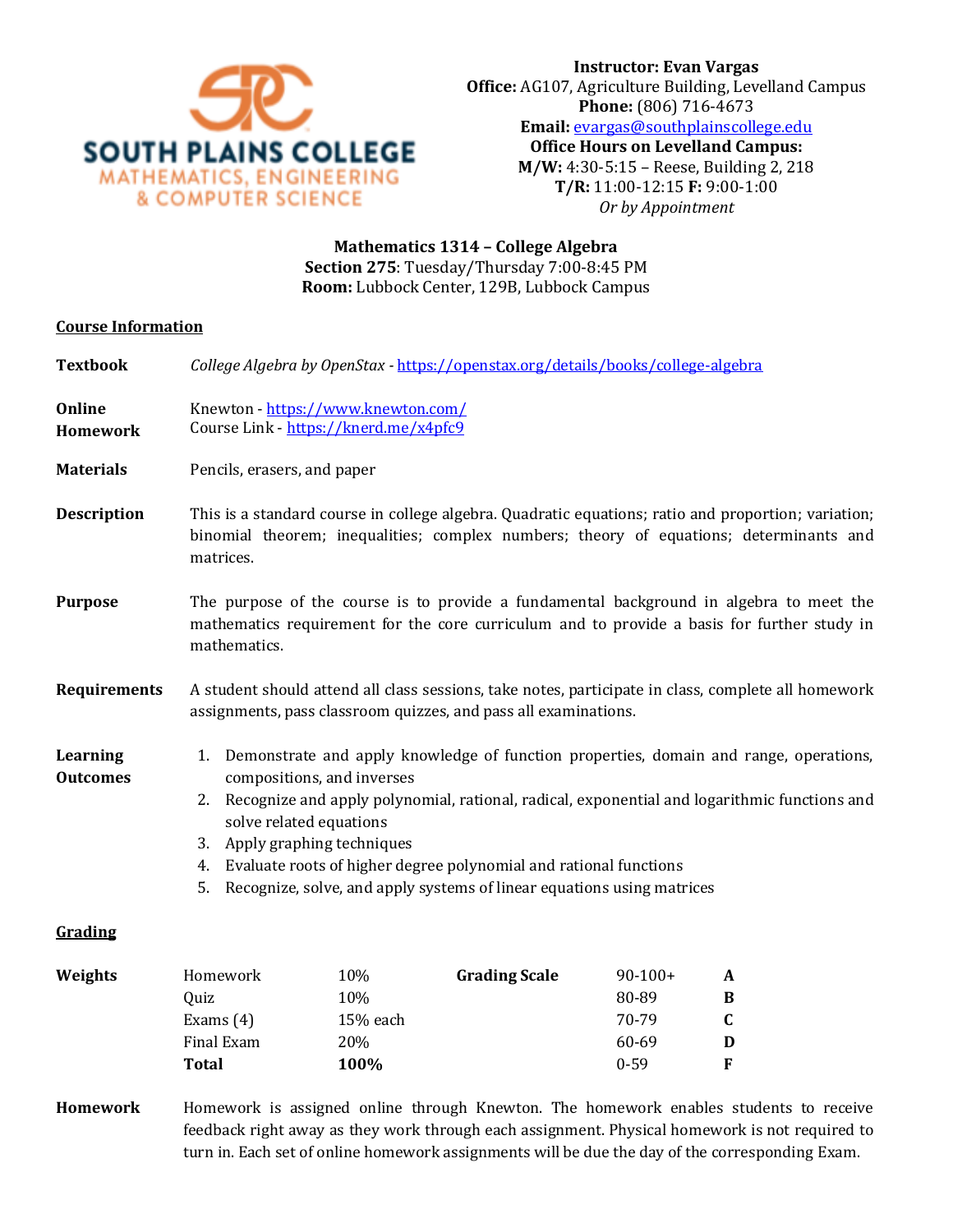- **Quizzes** Quizzes will be given randomly and will contain material pertaining to Homework and previous lecture material. Quizzes will not be made up if missed.
- **Exams** Exams will cover material from Homework, Quizzes, and Lectures as indicated by the course itinerary. Examinations will be a combination of open answer, fill in the box, and/or multiple choice. Students need only bring pencils, lead, and erasers. No other material will be required unless stated in class.

Cell phones, smart watches, tablets, computers, etc. **are not allowed** and students will be asked to remove their device(s) or leave the class. Students seen with and using unapproved devices will receive an automatic 0 for the exam and be dropped from the course at the instructor's discretion.

**Final Exam** A **comprehensive** final exam will be given at the end of the semester. Failure to attempt the final exam will result in a failing grade for the course. The final exam will be given on **Tuesday December 10th, 2019 from 7:45-9:45 P.M.** Conflicting test schedules must be worked out with instructors.

#### **Classroom Policies**

**Disclaimer** The instructor reserves the right to alter any class policies as deemed necessary by the instructor or South Plains College and will announce any changes in class. If a student has any questions about a change in policy, ask the instructor for clarification.

> To successfully complete the course objectives, the students must already be prepared to factor algebraic expressions, reduce, add, subtract, multiply, divide, and simplify rational expressions, and simplify, add, subtract, multiply and divide exponential and radical expressions.

**Class Cancellation**  In the event of the class being canceled by the school, the student will be responsible for the lecture material. The class will continue the calendar presented. All information needed will be on Blackboard and should be accessed by the student.

- **Attendance** Records of your attendance are maintained throughout the semester. **Three absences, for any reason, are allotted to the student for the semester.** Tardies count as one-half (1/2) of an absence. Tardies will be applied for consistently being late to class, as deemed by the instructor and leaving class early. If this number is exceeded, the instructor has the right to drop you with a grade of F or an X, depending on their discretion. You can seek temporary reinstatement within a week after being withdrawn, assuming the student submits their syllabus receipt, but you must withdraw yourself from the course via the Admission and Records Office within two days of reinstatement. In the latter case, you will receive a W or a U. After the two days have expired, the instructor has the right to drop you for a final time, after which there will be no reinstatement.
- **Final Grading** All grades are rounded from the tenths place, e.g. 80.5 = 81, 80.49 = 80. Upon the submission of grades at the end of the semester. **ALL GRADES ARE FINAL**
- **Email** All students at South Plains College are assigned a standardized SPC e-mail account. Although personal email addresses will continue to be collected, the assigned SPC e-mail account will be used as the official channel of communication for South Plains College. The Student Correspondence Policy can be found at www.southplainscollege.edu. To access the SPC student email account, log in to MySPC and click the SPC Google Mail option under Campus Bookmarks.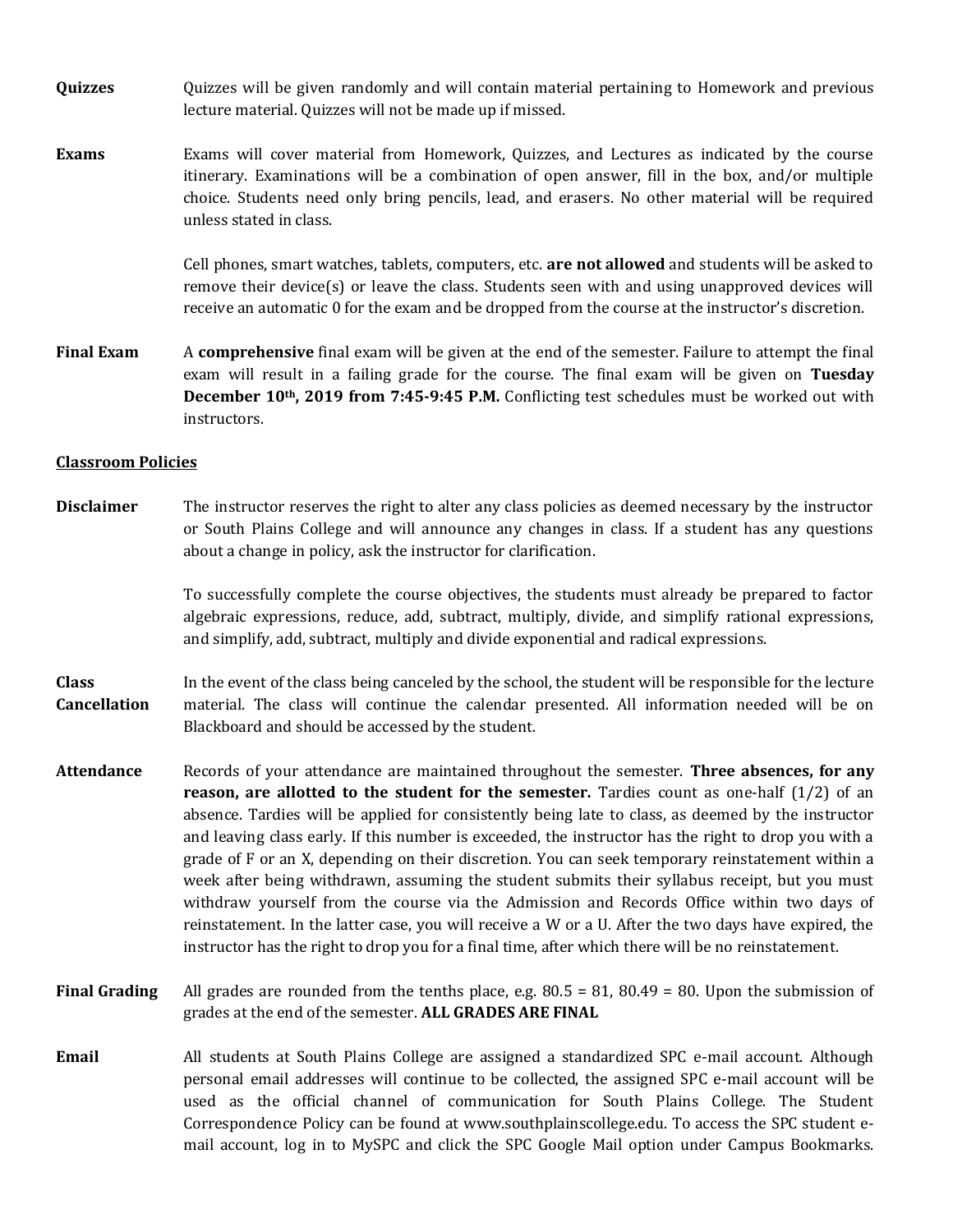## (**Copied from SPC Student Guide**)

Since all students have an assigned SPC email, the instructor will only acknowledge, respond, and send emails to your assigned SPC email. This ensures all correspondence from the instructor is received by the intended recipient.

- **Withdrawal** If you wish to withdraw from this class for any reason, you must initiate the appropriate steps on your own. To withdraw from this class, you will need to go to the Admissions and Records office either on the Levelland campus, the Reese Center campus, or the Lubbock Center, and fill out a drop notification form, and pay \$5. The drop form can be obtained online in MySPC, under the Student Forms and Tools link. Please be aware that SPC may not permit an undergraduate student to drop a total of more than six courses (including any course a transfer student has dropped at another institution of higher education) if the student enrolled in college for the first time during the Fall 2007 academic term or any term after the Fall 2007 term
- **Diversity Statement** In this class, the teacher will establish and support an environment that values and nurtures individual and group difference and encourages engagement and interaction. Understanding and respecting multiple experiences and perspectives will serve to challenge and stimulate all of us to learn about others, about the larger world and about ourselves. By promoting diversity and intellectual exchange, we will not only mirror society as it is but also model society as it should and can be. (copied from current South Plains College Faculty Handbook)
- **Disabilities Statement** Students with disabilities, including but not limited to physical, psychiatric, or learning disabilities, who wish to request accommodations in this class should notify the Disability Services Office early in the semester so that the appropriate arrangements may be made. In accordance with federal law, a student requesting accommodations must provide acceptable documentation of his/her disability to the Disability Services Office. For more information, call or visit the Disability Services Office at Levelland Student Health & Wellness Center 806-716-2577, Reese Center (also covers Lubbock Center) Building 8: 806-716-4675, Plainview Center Main Office: 806-716-4302 or 806- 296-9611, or the Health and Wellness main number at 806-716-2529. (copied from current South Plains College Faculty Handbook)
- **Religious Holy Days** In accordance with Section 51.911, Texas Education Code, South Plains College will allow a student who is absent from class for the observance of a religious holy day to take an examination or complete an assignment scheduled for that day within seven (7) calendar days after the absence. Students are required to file a written notification of absence with each instructor within the first fifteen (15) days of the semester (Monday, 17 September 2018) in which the absence will occur. Forms for this purpose are available in the Student Services Office along with instructions and procedures. "Religious holy days" means a holy day observed by a religion whose place of worship is exempt from property taxation under Section 11.20, Tax Code. (copied from current South Plains College catalog)
- **Sexual Misconduct** As a faculty member, I am deeply invested in the well-being of each student I teach. I am here to assist you with your work in this course. If you come to me with other non-course-related concerns, I will do my best to help. It is important for you to know that all faculty members are mandated reporters of any incidents of sexual misconduct. That means that I cannot keep information about sexual misconduct confidential if you share that information with me. Mr. Christopher Straface, the Director of Health & Wellness, can advise you confidentially as can any counselor in the Health & Wellness Center. They can also help you access other resources on campus and in the local community. You can reach Mr. Straface at 716-2362 or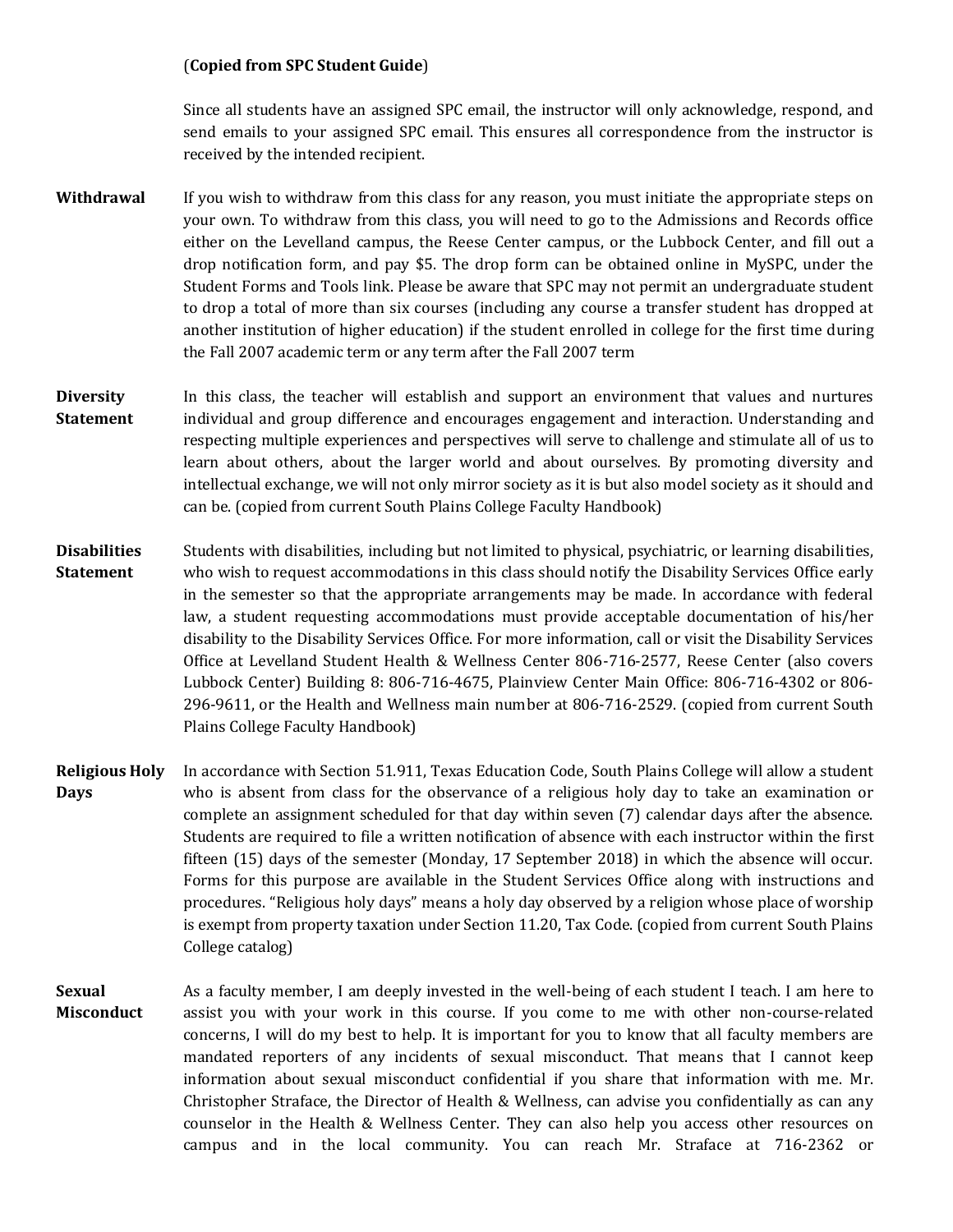|                                             | cstraface@southplainscollege.edu or go by the Health and Wellness Center. You can schedule an<br>appointment with a counselor by calling 716-2529.                                                                                                                                                                                                                                                                                                                                                                                                                                                                                                                                                                                                                                                                                                                                                                                                                         |  |  |
|---------------------------------------------|----------------------------------------------------------------------------------------------------------------------------------------------------------------------------------------------------------------------------------------------------------------------------------------------------------------------------------------------------------------------------------------------------------------------------------------------------------------------------------------------------------------------------------------------------------------------------------------------------------------------------------------------------------------------------------------------------------------------------------------------------------------------------------------------------------------------------------------------------------------------------------------------------------------------------------------------------------------------------|--|--|
| Campus<br>Concealed<br>Carry                | Campus Concealed Carry - Texas Senate Bill - 11 (Government Code 411.2031, et al.) authorizes the<br>carrying of a concealed handgun in South Plains College buildings only by persons who have been<br>issued and are in possession of a Texas License to Carry a Handgun. Qualified law enforcement<br>officers or those who are otherwise authorized to carry a concealed handgun in the State of Texas<br>are also permitted to do so. Pursuant to Penal Code (PC) 46.035 and South Plains College policy,<br>license holders may not carry a concealed handgun in restricted locations. For a list of locations,<br>please refer to the SPC policy at:<br>http://www.southplainscollege.edu/human_resources/policy_procedure/hhc.php                                                                                                                                                                                                                                  |  |  |
|                                             | Pursuant to PC 46.035, the open carrying of handguns is prohibited on all South Plains College<br>campuses. Report violations to the College Police Department at 806-716-2396 or 9-1-1.                                                                                                                                                                                                                                                                                                                                                                                                                                                                                                                                                                                                                                                                                                                                                                                   |  |  |
| Academic<br>Honesty                         | You are expected to uphold the ideas of academic honesty. All work that is graded must be your<br>own. This policy applies to all work attempted in this course. If this policy is violated via:<br>Cheating: copying another student's exam/assignments, using unauthorized materials<br>$\bullet$<br>during exams, and/or allowing another individual to submit assignments on the student's<br>behalf.<br>Bribery: offering or accepting for an academic advantage.<br>$\bullet$<br>Misrepresentation: lying in an attempt to increase a grade or when confronted with<br>$\bullet$<br>allegations of academic dishonesty<br>Plagiarism: Representing another person's work as your own without consent to the<br>$\bullet$<br>original owner's work and/or permission from the instructor.<br>If any of these items are violated, the student will receive an $F$ for the assignment(s) and may be<br>dropped from the class with an F at the instructor's discretion. |  |  |
| <b>Equal</b><br>Opportunity                 | South Plains College strives to accommodate the individual needs of all students in order to<br>enhance their opportunities for success in the context of a comprehensive community college<br>setting. It is the policy of South Plains College to offer all educational and employment<br>opportunities without regard to race, color, national origin, religion, gender, disability, or age.                                                                                                                                                                                                                                                                                                                                                                                                                                                                                                                                                                            |  |  |
| <b>Resources</b>                            | Students may utilize free tutoring provided by SPC. Tutoring is available at all SPC campus<br>locations. Please consult with the instructor for further information.                                                                                                                                                                                                                                                                                                                                                                                                                                                                                                                                                                                                                                                                                                                                                                                                      |  |  |
| Non-<br><b>Discriminatio</b><br>n Statement | South Plains College does not discriminate on the basis of race, color, national origin, sex, disability<br>or age in its programs and activities. The following person has been designated to handle inquiries<br>regarding the non-discrimination policies: Vice President for Student Affairs, South Plains College,<br>1401 College Avenue, Box 5, Levelland, TX 79336. Phone number 806-716-2360.                                                                                                                                                                                                                                                                                                                                                                                                                                                                                                                                                                     |  |  |